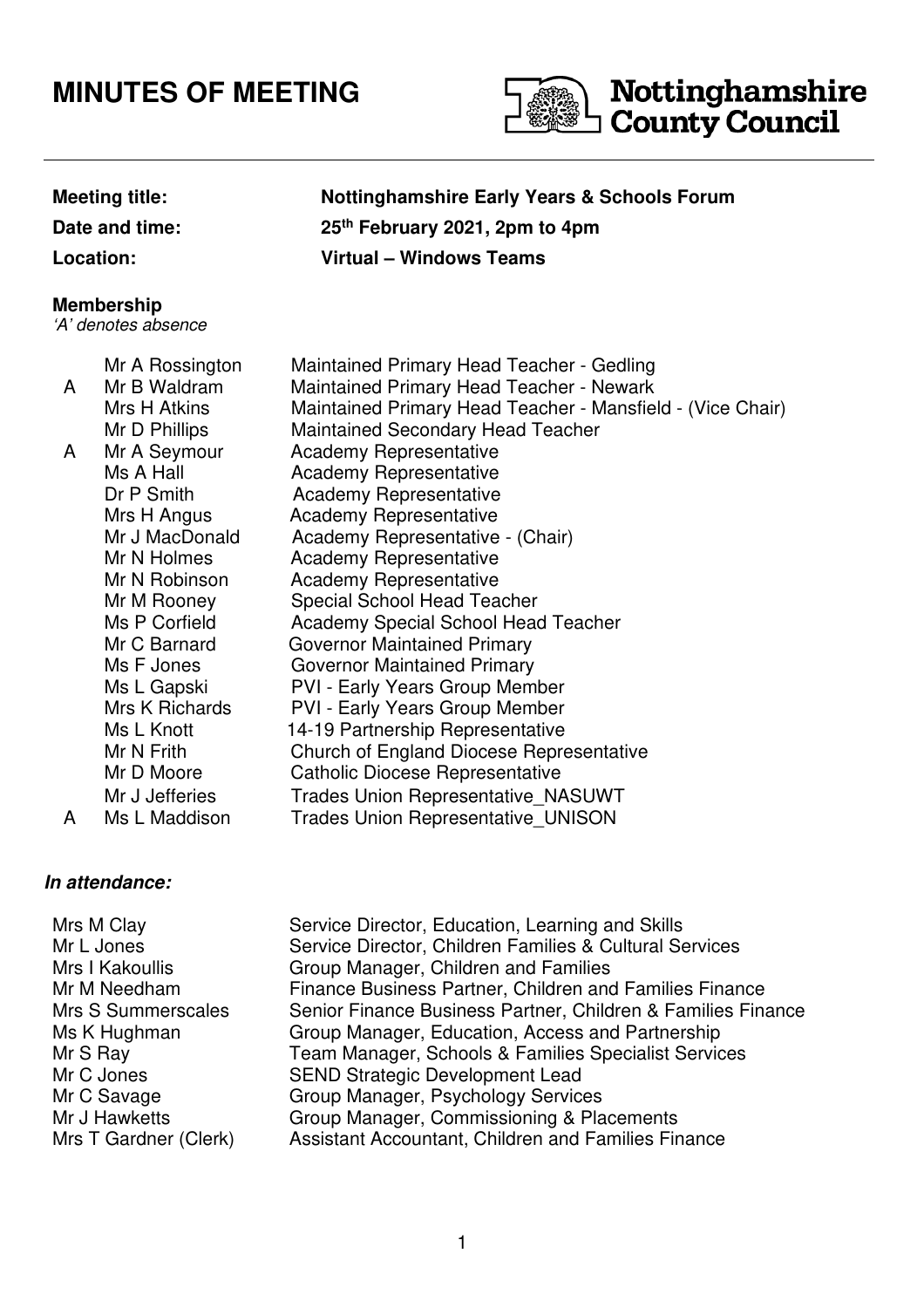| 1. | Welcome                                                                                                                                                                                                                                                                                                                                                                                                                             |               |  |
|----|-------------------------------------------------------------------------------------------------------------------------------------------------------------------------------------------------------------------------------------------------------------------------------------------------------------------------------------------------------------------------------------------------------------------------------------|---------------|--|
|    | James MacDonald welcomed all members to the virtual meeting with a special welcome to Daniel<br>Moore (Roman Catholic Dioceses) and Neil Robinson (Academy Representative) our latest two<br>members.                                                                                                                                                                                                                               |               |  |
|    | <b>Apologies</b>                                                                                                                                                                                                                                                                                                                                                                                                                    |               |  |
|    | Apologies were received from Ben Waldram, Andy Seymour and Colin Pettigrew.                                                                                                                                                                                                                                                                                                                                                         |               |  |
| 2. | 2a. Minutes - 10th December 2020                                                                                                                                                                                                                                                                                                                                                                                                    | <b>ACTION</b> |  |
|    | 3c review of Schools Forum Membership<br>The Catholic Diocese representative has now been filled with our new member Daniel<br>Moore.                                                                                                                                                                                                                                                                                               |               |  |
|    | 3d Trade Union Facilities Financial Year 2020-21<br>Early years representatives requested if and how they could contribute towards the trade<br>union buy in. Marion Clay advised that there was no definite answer, believes it is unlikely<br>but will chase it again – carried forward to the next meeting.                                                                                                                      | <b>MC</b>     |  |
|    | A request for details of which academies had contributed to the trade union buy in will be<br>chased                                                                                                                                                                                                                                                                                                                                | <b>MC</b>     |  |
|    | Minutes approved as accurate and correct                                                                                                                                                                                                                                                                                                                                                                                            |               |  |
|    | 2b. Minutes - Extra ordinary meeting 14th January 2021                                                                                                                                                                                                                                                                                                                                                                              |               |  |
|    | Minutes approved as accurate and correct                                                                                                                                                                                                                                                                                                                                                                                            |               |  |
| 3. | 3a - Early Years & Schools Forum Constitution                                                                                                                                                                                                                                                                                                                                                                                       |               |  |
|    | Toni Gardner presented the paper.<br>Forum members agreed with the recommendation and felt it was a sensible approach.                                                                                                                                                                                                                                                                                                              |               |  |
|    | <b>RECOMMENDATIONS</b>                                                                                                                                                                                                                                                                                                                                                                                                              |               |  |
|    | That the Forum:                                                                                                                                                                                                                                                                                                                                                                                                                     |               |  |
|    | 1. Consider reconstituting the composition of the Governor Membership to ensure that it<br>is consistent throughout the document and fairly represents the pupil numbers within<br>the school community. The proposal is 2 x Maintained Governors, 2 x Academy<br>Governors, 1 Special School Governor - Total 5                                                                                                                    |               |  |
|    | 2. That a further round of nominations is undertaken to appoint in line with the new<br>constitution. (The 3 recently received are currently on hold)                                                                                                                                                                                                                                                                               |               |  |
|    | Both recommendations were agreed unanimously.                                                                                                                                                                                                                                                                                                                                                                                       |               |  |
|    | 3b. 2021-22 Schools Funding Formula Update                                                                                                                                                                                                                                                                                                                                                                                          |               |  |
|    | Sue Summerscales presented the paper and advised that Nottinghamshire was able to<br>mirror the National Funding Formula (NFF) factors.                                                                                                                                                                                                                                                                                             |               |  |
|    | Members were informed that the free school meal data mentioned at the November 2020<br>meeting, had increased though it wasn't quite as high. This together with other changes in<br>the dataset offset the financial impact enabling Nottinghamshire to mirror the NFF.<br>The disapplication request for the Minster School had been submitted, approved and the<br>necessary adjustment made to their 2021-22 budget allocation. |               |  |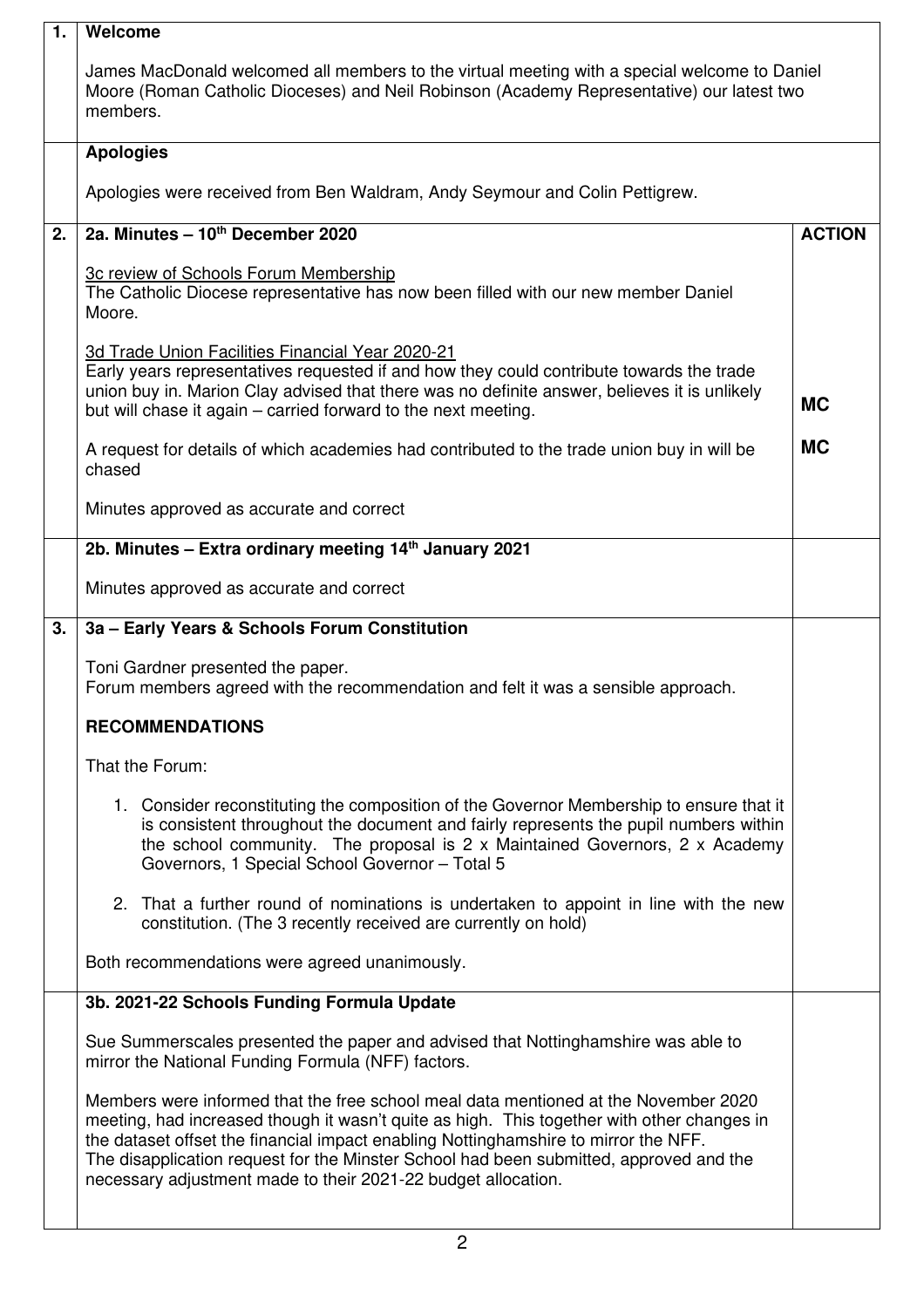| The growth funding was allocated on the same basis with no formula change $-$<br>Nottinghamshire received £3.6m.                                                                                                                                                                                                                                                                                                                                                                                      |  |
|-------------------------------------------------------------------------------------------------------------------------------------------------------------------------------------------------------------------------------------------------------------------------------------------------------------------------------------------------------------------------------------------------------------------------------------------------------------------------------------------------------|--|
| <b>RECOMMENDATION/S</b>                                                                                                                                                                                                                                                                                                                                                                                                                                                                               |  |
| That the Forum:                                                                                                                                                                                                                                                                                                                                                                                                                                                                                       |  |
| 1. Notes the content of the report – report noted                                                                                                                                                                                                                                                                                                                                                                                                                                                     |  |
| 2. Approves the amount of growth funding centrally retained for 2021-22, £2.662m. -<br>Agreed unanimously                                                                                                                                                                                                                                                                                                                                                                                             |  |
| 3c. Central School Services Block Funding 2021-22                                                                                                                                                                                                                                                                                                                                                                                                                                                     |  |
| Sue Summerscales presented the paper and explained in detail the work that had been<br>undertaken, how budgets & services had been reviewed and the adjustments that had been<br>made.                                                                                                                                                                                                                                                                                                                |  |
| • £575,000 recharged to the HNB for the education element of LAC placements in<br>independent residential special schools which is eligible expenditure for that block.<br>£114,000 contribution from the local authority budget towards the Psychology Service<br>$\bullet$<br>which protects that service from any reduction.                                                                                                                                                                       |  |
| Members were advised of the new commitment for 2021-22 for additional employers' pension<br>contributions claimed by the local authority for centrally employed teachers, which was rolled<br>into ongoing responsibilities element of the central school services block.                                                                                                                                                                                                                             |  |
| <b>RECOMMENDATIONS</b>                                                                                                                                                                                                                                                                                                                                                                                                                                                                                |  |
| That the Forum:                                                                                                                                                                                                                                                                                                                                                                                                                                                                                       |  |
| 1. Approve the Authority's application to centrally retain funding within the Central<br>School Services Block for the services set out at Appendix A.                                                                                                                                                                                                                                                                                                                                                |  |
| Agreed unanimously                                                                                                                                                                                                                                                                                                                                                                                                                                                                                    |  |
| 3d. Early Years DSG Funding Central Expenditure 2021-22                                                                                                                                                                                                                                                                                                                                                                                                                                               |  |
| Irene Kakoullis presented the paper.                                                                                                                                                                                                                                                                                                                                                                                                                                                                  |  |
| Explained that the paper was to advise on the hourly rate and to seek approval for the<br>central spend on the Early Years Block.                                                                                                                                                                                                                                                                                                                                                                     |  |
| Members were advised that the rate was lower than last year; we are unable to continue<br>with the temporary 10p from underspend due to the block predicting an overspend.<br>Members were also advised that several schools and academies had not completed their<br>January census correctly which has also had an impacted on the level of funding received<br>into the local authority. Irene Kakoullis reassured members that if there was an underspend,<br>this would be bought back to forum. |  |
| Irene Kakoullis then explained the central early years spend and Appendix one.                                                                                                                                                                                                                                                                                                                                                                                                                        |  |
| Karen Richards thanked the officers for navigating them around this budget. The problem<br>with the January census data and how it had been completed by several schools and<br>academies was not helping the situation. The new hourly rate is not enough, but this is more<br>a central government problem. The 10p was temporary, but very valuable to settings.<br>January 2021 is going to look very different with an even bleaker picture due to the<br>pandemic.                              |  |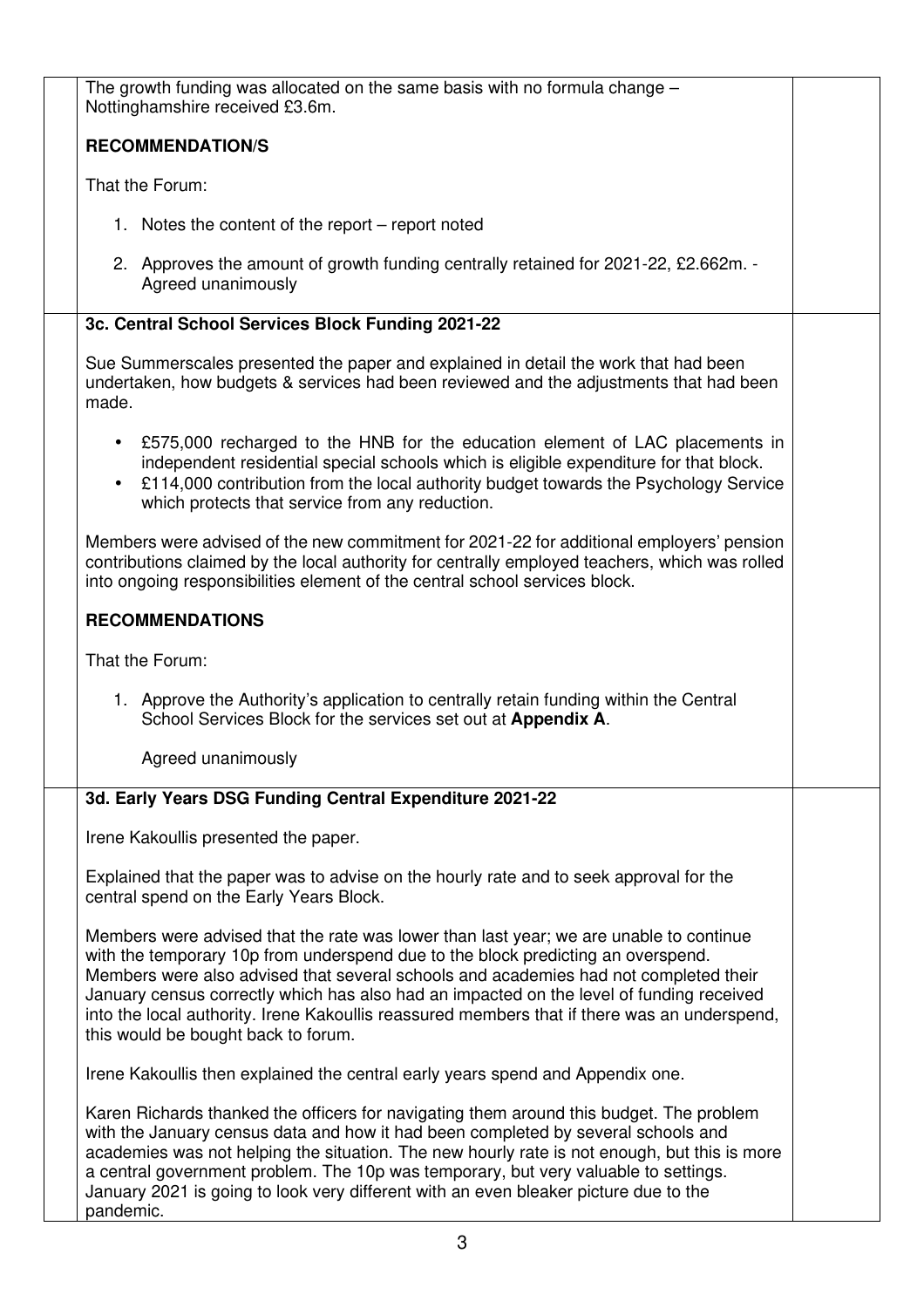# **RECOMMENDATIONS**

That the Forum:

1. Approves the Authority's proposal to retain £1.461m of early years funding to be used for sufficiency and assessment functions within the Early Childhood Services and Schools and Families Specialist Service.

Agreed unanimously

## **3e – DSG Financial Monitoring Report Period 10 2020-21**

Mark Needham presented the paper and explained the financial position for the current financial year of the Dedicated Schools Grant (DSG).

The overspend was explained and members were advised that not all census data had been received (early years) but we would continue to monitor.

Matt Rooney joined the meeting

### **RECOMMENDATIONS**

That the Forum:

1. That the Early Years & Schools Forum notes the content of the report. – reported was noted

#### **3f – High Needs Presentation**

Marion Clay started the presentation and advised that different officers would be presenting. It would initially be herself followed by Karen Hughman, Simon Ray and Jon Hawketts.

**TG** 

Presentation slides will be sent to forum members

Marion Clay advised that Nottinghamshire still do not access their fair share of funding and intends to write again to central government through elected Members. The content will say that we are grateful for the increase in funding and the gap is getting smaller, but we are still at the bottom. Nottinghamshire is a high performing authority, but we are still predicting a 2.7 million overspend.

Irene Kakoullis commented that the slides were powerful and didn't realise the differences were so stark

David Phillips asked, how far had the advocating for increased funding got? Charles Savage replied that the advocating we have done is in part why there has been movement towards fairer funding, but the current DfE consultation could undo some of this momentum, and he would speak about this later in the meeting.

Home to school transport annual contribution from the Dedicated Schools Grant (DSG) is £1.764 million, but the total expenditure is forecast to be £11.137 million.

There has been no request to top slice from the Schools Block for the past two years; there is chance that we will have to come back to forum and request money from the DSG for 2022-23 and this may need to be included in the next school budget consultation.

Expansion of new and existing schools was discussed, Nottinghamshire had not been successful in the first wave of funding for special school expansion, and officers were not aware of the program being re-run.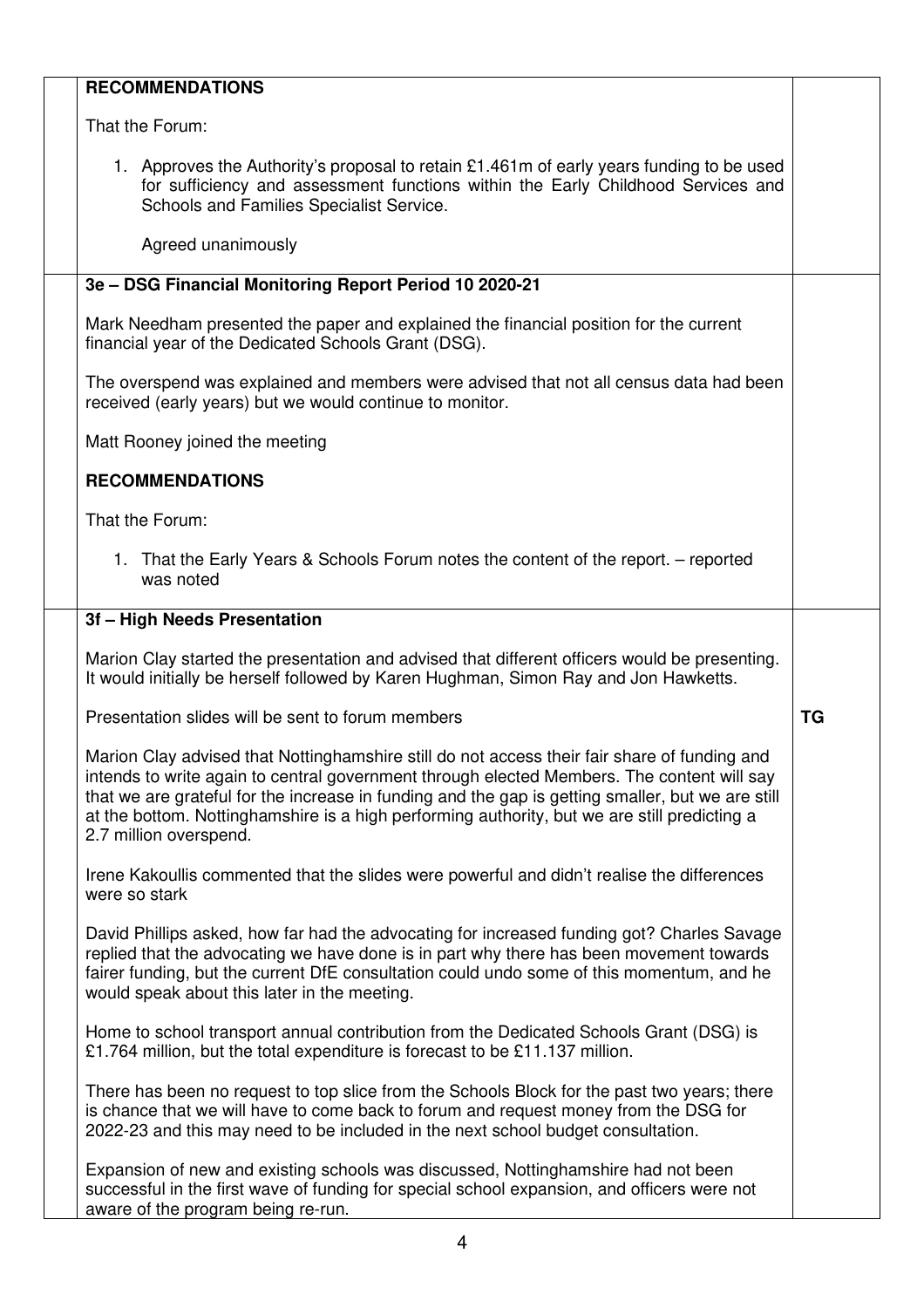Matt Rooney asked – Is the 0.748m capital monies part of the High Needs Block (HNB) or from somewhere else? Marion Clay confirmed the capital funding is not from the HNB.

Karen Hughman advised that we have had mixed success with the special school hubs and that they were requesting 2 additional posts for alternative provision.

Simon Ray took over the presentation

Matt Rooney – what is the 6% increase needed for in the partnership team? Charles Savage – The 6% increase is for the Devolved Partnership funding rather than the Partnership Team. The rationale is to use a proportion of the overall increase in the High Needs Block to build capacity in mainstream schools

Karen Hughman added that it is used by the school behaviour and attendance partnership to support pupils with SEMH needs and those at risk of exclusion. Schools will make decisions about how it is best spent.

Pauline Corfield – will a report come out that shows us the impact of the hubs and the district SENDCOs?

Marion Clay – it will but the actual move to locality working has been significantly delayed by Covid

Jon Hawketts took over the presentation and discussed the slides from number 19 "Post 16 High Needs" warned that new plans for pupils was showing no sign of decreasing, work was underway to attempt to reduce the average length of stay in post-16 education and to challenge individual programme costs.

Matt Rooney - the current per-place average (for INM EHCP) is around £44k. Does trend data show this changing year on year too? Is it likely to increase further in the coming year? John Hawketts – Yes and Yes; the average cost per placement has increased in each of the past 3-4 years and is likely to do so in the coming year, too. Moreover, the budgetary impact of increased placements costs in any one year is not met in full until the following financial year, i.e. there is a lag effect on the budget. The issue of ever-increasing fees is not unique to Nottinghamshire but is a national issue. We work with our colleagues in Councils across the East Midlands to manage and mitigate cost increases, e.g. we have a single region-wide process for managing any fee increases to ensure individual authorities do not 'get played off' against each other by providers. And in Nottinghamshire we are also establishing volume discounts with providers with whom we commission the greatest volume of placements.

Karen Hughman presented the following 4 slides. Pauline Corfield – Health related education is excellent value for money and a great service.

Charles Savage continued the presentation from the Additional Family Needs (AFN) slide. The current High Needs consultation was discussed, and members were encouraged to make representation.

There is concern that any change to the formula and allocation to local authorities could undo the gains which NCC has seen to date especially around the historic spend element of the formula. If in the past you spent more, you received more; Nottinghamshire officers do not think this is value for money or encourages inclusion for children with SEND.

Matt Rooney - applying the proportionate relationship between levels AFN - HLN - HN. Should the starting point for the special school HN (£17,163) be lower than the highest HLN (£20,900) as it currently is, or should it change to follow the proportionate model you suggest? i.e. should HN1 start at a total of £21,000 (£10k place + £11k top-up)?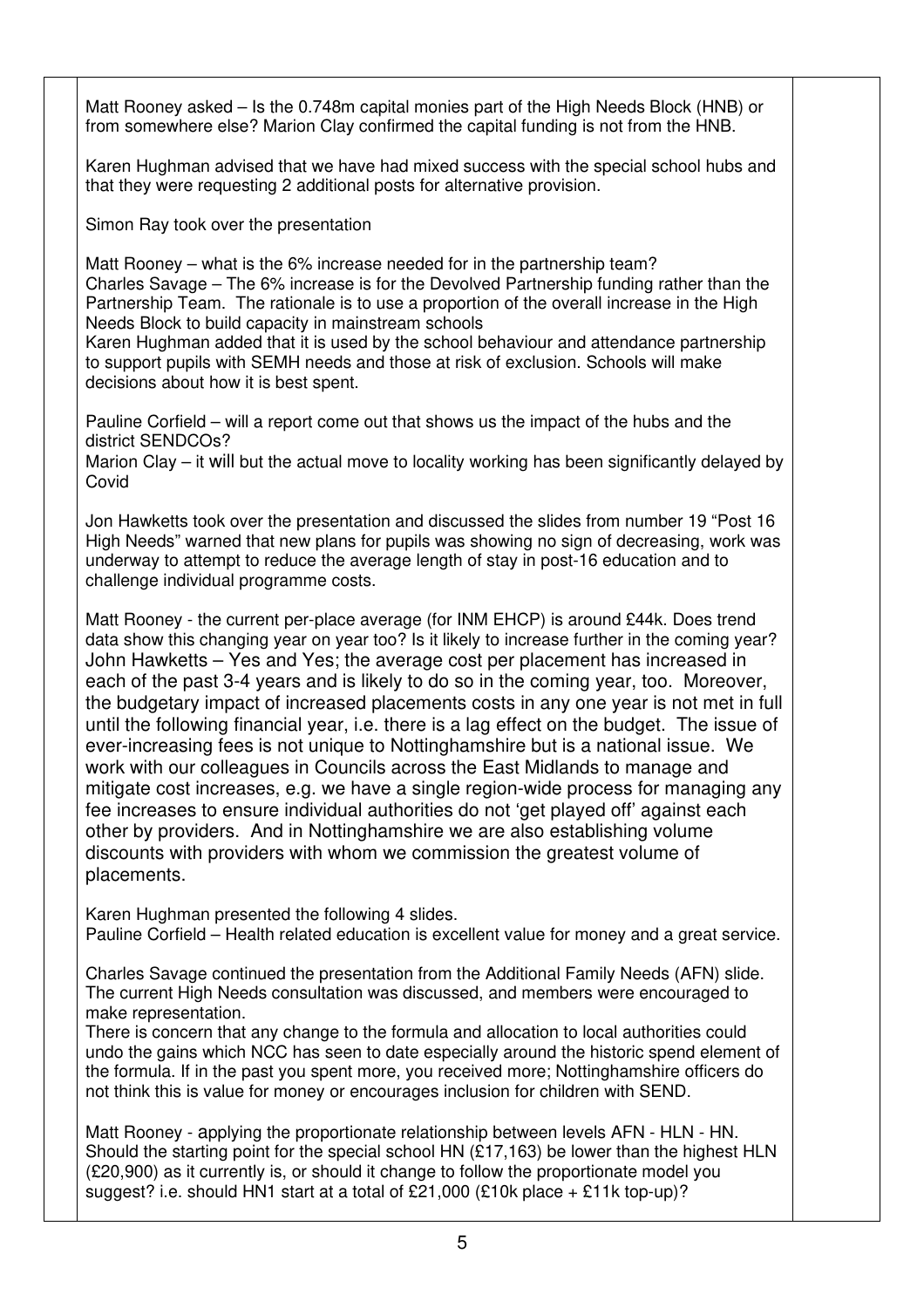|    | James Macdonald thanked everyone involved in the presentation; there was a suggestion<br>that members would find it helpful to see the Nottinghamshire's response, and<br>encouragement to make representation was requested of members by the chair.                                                                                                                                                                                                                                                                                                                        |           |
|----|------------------------------------------------------------------------------------------------------------------------------------------------------------------------------------------------------------------------------------------------------------------------------------------------------------------------------------------------------------------------------------------------------------------------------------------------------------------------------------------------------------------------------------------------------------------------------|-----------|
|    | Members were advised that though we could make a submission as the Nottinghamshire<br>Forum, it would probably be better if numerous people made their own submission.<br>Matt Rooney suggested the more support for this the better and suggested a small forum<br>working party to co-ordinate a response, members could submit a joint response as well as<br>an individual one.                                                                                                                                                                                          |           |
|    | Charles Savage is happy to attend and would at that meeting share his submission – with a<br>note that this was Charles' own submission and not one representing Nottinghamshire or<br>Councillor Owen.                                                                                                                                                                                                                                                                                                                                                                      |           |
|    | 3g - Risk Protection Arrangements (RPA) - Local Authority Maintained Schools<br>(LAMS) Consultation                                                                                                                                                                                                                                                                                                                                                                                                                                                                          |           |
|    | Sue Summerscales (SS) presented the paper on behalf of Claire Dyson, the NCC Risk &<br>Insurance Manager                                                                                                                                                                                                                                                                                                                                                                                                                                                                     |           |
|    | On the 1 April 2020 the Department for Education extended the RPA Scheme for<br>Academies to LAMS. As the Council and its LAMS are tied in to a long-term agreement with<br>Zurich Municipal until April 2022 the Council LAMS have not been able to join the RPA.<br>scheme. Risk & Insurance are preparing to retender the insurance contract and would like to<br>know if maintained schools are interested in joining the RPA or continuing with the Council<br>insurance services. The recommendations of the report ask for feedback on the<br>consultation documents. |           |
|    | Fiona Jones suggested that a side by side level of cover with costs would be helpful SS<br>commented that this was provided in Appendix A. Also the length of the new NCC<br>agreement.                                                                                                                                                                                                                                                                                                                                                                                      |           |
|    | Members felt papers are fine; additional information could be significant cover you wouldn't<br>get with RPA but would with NCC and when any change would come into effect needs to be<br>made very clear.                                                                                                                                                                                                                                                                                                                                                                   |           |
|    | David Phillips – detail of cover is essential especially for a school like Chilwell that has a<br>joint use. What is the level of cover offered by the RPA, is there any difference from the<br>LAMS?                                                                                                                                                                                                                                                                                                                                                                        |           |
|    | Comments will be fed back to the Insurance team.                                                                                                                                                                                                                                                                                                                                                                                                                                                                                                                             | <b>SS</b> |
| 4. | <b>Any Other Business</b>                                                                                                                                                                                                                                                                                                                                                                                                                                                                                                                                                    |           |
|    | The format for future forum meeting was discussed. There was difference in preferences by<br>members, a mixed approach of face to face and virtual was suggested and a further<br>discussion is required. June 2021 meeting would be virtual.                                                                                                                                                                                                                                                                                                                                |           |
|    | Forum members were informed that this would be Sue Summerscales last Forum meeting<br>as she was planning to leave the local authority at the end of March 2021.<br>Best wishes and thanks for all the work was conveyed by members and the chair, with<br>Marion Clay adding that she will certainly be missed and not just by Forum.                                                                                                                                                                                                                                       |           |
| 5. | <b>Confidentiality</b>                                                                                                                                                                                                                                                                                                                                                                                                                                                                                                                                                       |           |
|    | No item marked confidential                                                                                                                                                                                                                                                                                                                                                                                                                                                                                                                                                  |           |